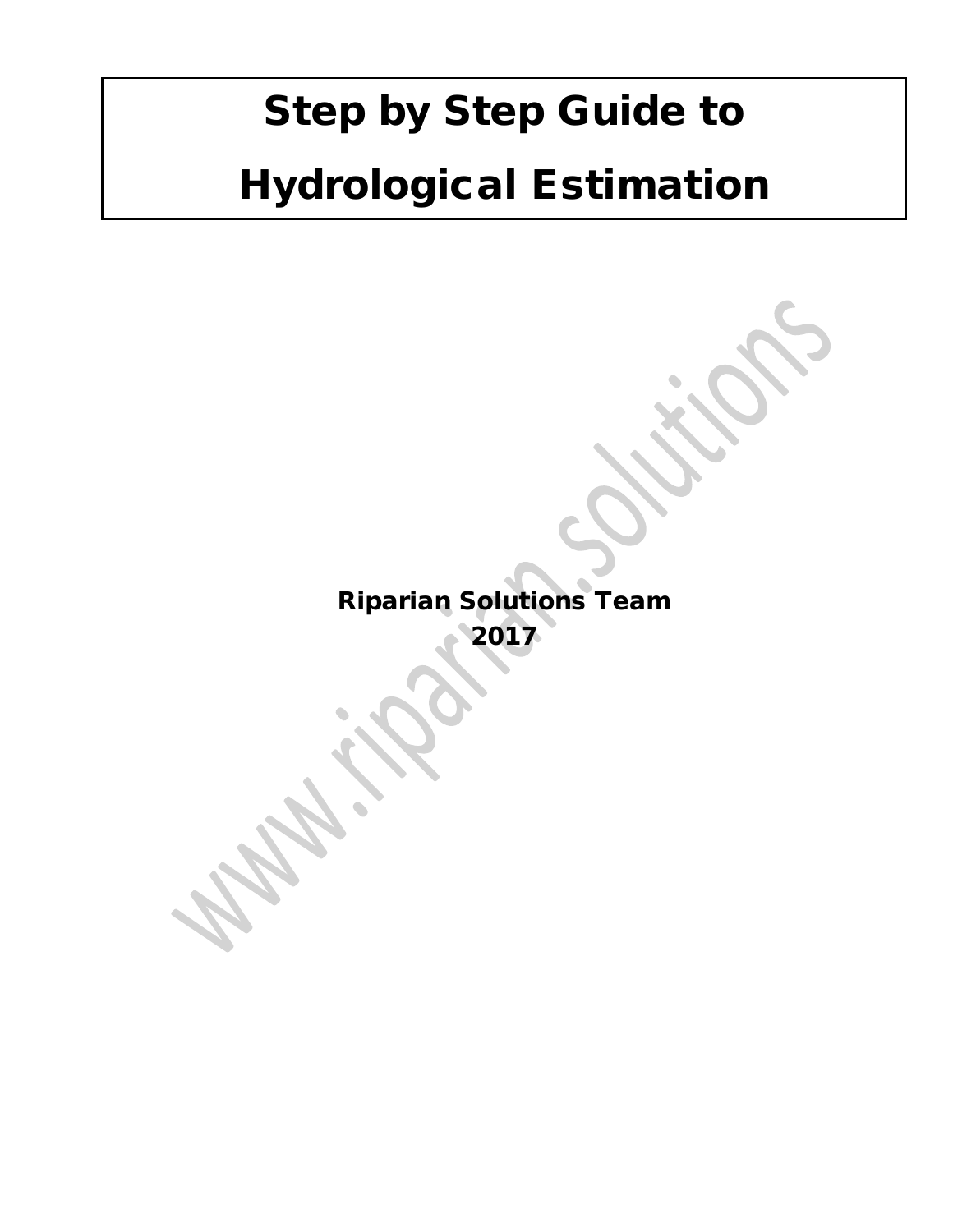## Introduction:

Research by Ilhardt *et al.* (2000) determined the 50-year floodplain was the optimal hydrologic descriptor of a riparian ecotone along a moving watercourse. This flood recurrence interval was selected because the 50-year flood elevation, in most cases, intersects the first terrace or other upward sloping surface and supports the same microclimate and geomorphology as the stream channel. The 50-year flood plain also coincides with measurements that quantify a valley to its stream via two measurements: the entrenchment ratio (valley width at the first terrace or up slope to the stream width at full bank); and the belt width ratio visible on aerial photos or maps.

Before running the model, a determination of an appropriate 50-year flood height is necessary and is a critical input into the model. Mason (2007) explained the hydrological estimation of the 50 year flood height in a simple straight forward method and is illustrated below. The calculations are derived from Bedient and Huber (2002).

### Basic Information:

- Locate all gauging stations within or in close proximity of your study area using HUC-6, 8, 10, or 12 digits layer as a reference.
- Download required data (Annual Statistics and Field Measurements data) per each gauge.
- Calculate 50-year flood height per each gauge utilizing the 50-year flood height calculations below.

# 50-Year Flood Height Calculations:

A sample calculation of 50-year flood height for gauging station 04065722 is presented below.

- 1. Go to USGS Water Data for the Natio[n https://waterdata.usgs.gov/nwis.](https://waterdata.usgs.gov/nwis)
- 2. Click on the map viewer.
- 3. Locate USGS gauge station 04065722 using "Search by Site Number(s)"
- 4. Click on the gauging station of interest and a new page will open with station information including its gauge number (a unique identifier).
- 5. Click "Access Data" to access the gauging station website which contains a complete description of the selected station including station location and available data.

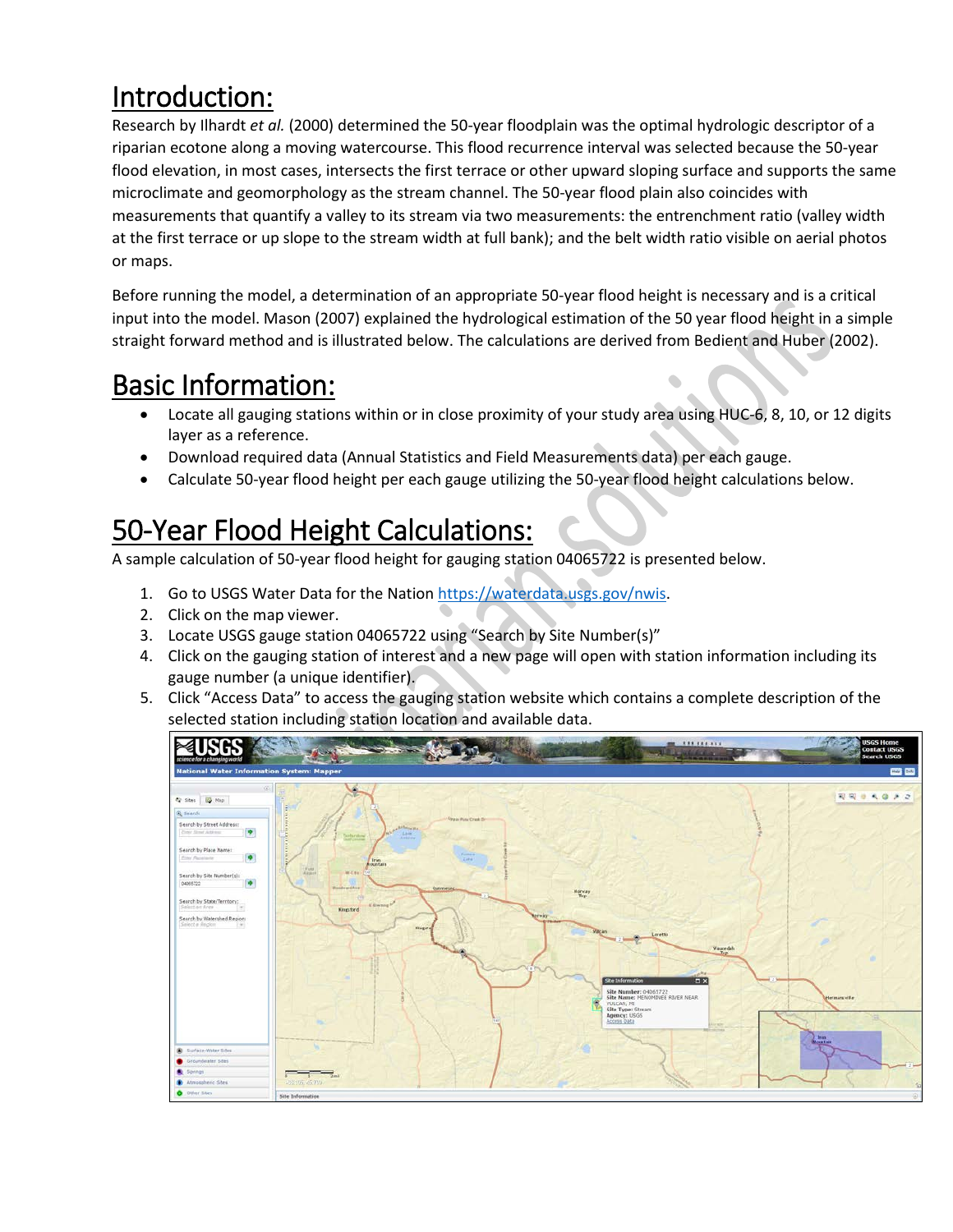6. Select "Annual Statistics" which includes the annual average discharge (ft3/sec.) rate. Save to a Tabseparated data file.

| <b>USGS Surface-Water Annual Statistics for the Nation</b>                                                                                                                                                                             |
|----------------------------------------------------------------------------------------------------------------------------------------------------------------------------------------------------------------------------------------|
| USGS 04065722 MENOMINEE RIVER NEAR VULCAN, MI<br>Available data for this site Time-series: Annual                                                                                                                                      |
| <b>Site Selection</b><br>Select sites which meet all of the following criteria: ---- or select new criteria                                                                                                                            |
| Check one or more boxes to select sites/parameters for further display--below:                                                                                                                                                         |
| USGS 04065722 MENOMINEE RIVER NEAR VULCAN, MI                                                                                                                                                                                          |
| Parameter <sub>o</sub><br><b>Parameter Name</b><br>Code                                                                                                                                                                                |
| 00060<br>Discharge, cubic feet per second<br>$\sqrt{2}$                                                                                                                                                                                |
| <b>Choose Output Format</b>                                                                                                                                                                                                            |
| <b>Retrieve USGS Surface-Water Annual Statistics for Selected Sites</b><br>Choose one of the following options for displaying data for the sites meeting the criteria above                                                            |
| <sup>2</sup> Date range for statistics calculation of all selected parameters -- From:<br>(YYYY) To:<br>(YYYY)<br>If blank, use entire period of record for each parameter.<br><b>O</b> Use incomplete data for statistics calculation |
| <b>2 Annual statistics based on Water Year</b><br><b>C</b> a Table of annual mean<br>● 7 Tab-separated data YYYY-MM-DD ▼ Save to file<br>۷.                                                                                            |
| * Save compressed files with a .gz file extension.                                                                                                                                                                                     |
| Submit<br>Reset<br>Help                                                                                                                                                                                                                |

7. Next, select "Field Measurements. The output format must include channel data. This provides periodic measurements of channel flow (ft3/sec), channel width (ft.) and channel velocity (ft/sec). Save to a Tabseparated data file.

|                                                                                   |    |      |                         |               |     | <b>Streamflow Measurements for the Nation</b> |         |                                      |                              |      |                                                                |      |               |     |                                    |              |            |    |                                    |          |
|-----------------------------------------------------------------------------------|----|------|-------------------------|---------------|-----|-----------------------------------------------|---------|--------------------------------------|------------------------------|------|----------------------------------------------------------------|------|---------------|-----|------------------------------------|--------------|------------|----|------------------------------------|----------|
|                                                                                   |    |      |                         |               |     | USGS 04065722 MENOMINEE RIVER NEAR VULCAN, MI |         |                                      |                              |      |                                                                |      |               |     |                                    |              |            |    |                                    |          |
|                                                                                   |    |      |                         |               |     |                                               |         |                                      |                              |      | Available data for this site Surface-water. Field measurements |      |               |     |                                    | $\bullet$ GO |            |    |                                    |          |
| Dickinson County, Michigan                                                        |    |      |                         |               |     |                                               |         |                                      |                              |      |                                                                |      |               |     |                                    |              |            |    | <b>Output formats</b>              |          |
| Hydrologic Unit Code 04030108                                                     |    |      |                         |               |     |                                               |         |                                      |                              |      | HTML table with channel data                                   |      |               |     |                                    |              |            |    |                                    |          |
| Latitude 45°44'12", Longitude 87°51'48" NAD27<br>Drainage area 2,900 square miles |    |      |                         |               |     |                                               |         |                                      |                              |      | HTML table without channel data                                |      |               |     |                                    |              |            |    |                                    |          |
| Gage datum 820 feet above NGVD29                                                  |    |      |                         |               |     |                                               |         | Tab-separated data with channel data |                              |      |                                                                |      |               |     |                                    |              |            |    |                                    |          |
|                                                                                   |    |      |                         |               |     |                                               |         |                                      |                              |      | Tab-separated data without channel data                        |      |               |     |                                    |              |            |    |                                    |          |
|                                                                                   |    |      |                         |               |     |                                               |         |                                      |                              |      | Graph of data                                                  |      |               |     |                                    |              |            |    |                                    |          |
|                                                                                   |    |      |                         |               |     |                                               |         |                                      |                              |      | Reselect output format                                         |      |               |     |                                    |              |            |    |                                    |          |
| Meas.<br>Number                                                                   | ö. | Date | Time 0                  | Time<br>Datum |     | Measurement<br>Used?                          | Who     | Measuring $\lambda$<br>Agency        | Stream<br>flow<br>$(ft^3/s)$ |      | Gage<br>Height<br>(f(t))                                       | ic.  | Rating<br>No. | ä   | Shift<br>Adj.<br>(f <sub>t</sub> ) | ۰            | %<br>Diff. | é. | GH.<br>Change<br>(f <sup>t</sup> ) | $\alpha$ |
|                                                                                   |    |      |                         |               |     |                                               |         |                                      |                              |      |                                                                |      |               |     |                                    |              |            |    |                                    |          |
|                                                                                   |    |      | 158 2017-03-17 08:38:50 |               | CST | Yes                                           | DJC/db  | USGS                                 |                              | 3590 |                                                                | 7.23 |               | 5.1 |                                    | $0.10$ 7.5   |            |    |                                    | $-0.03$  |
|                                                                                   |    |      | 157 2017-01-20 09:48:47 |               | CST | Yes                                           | DJC/dab | <b>USGS</b>                          |                              | 2250 |                                                                | 6.23 |               | 5.1 |                                    | 0.10.0.4     |            |    |                                    | 0.00     |

- 8. Use the "Hydrologic\_Estimation" Excel file to complete the calculations.
- 9. Copy "Annual Statistics" data into "Hydrologic\_Estimation" Excel file. Paste Special (values) the data into "Year" and "Annual Flow (ft3/s)" columns (green area).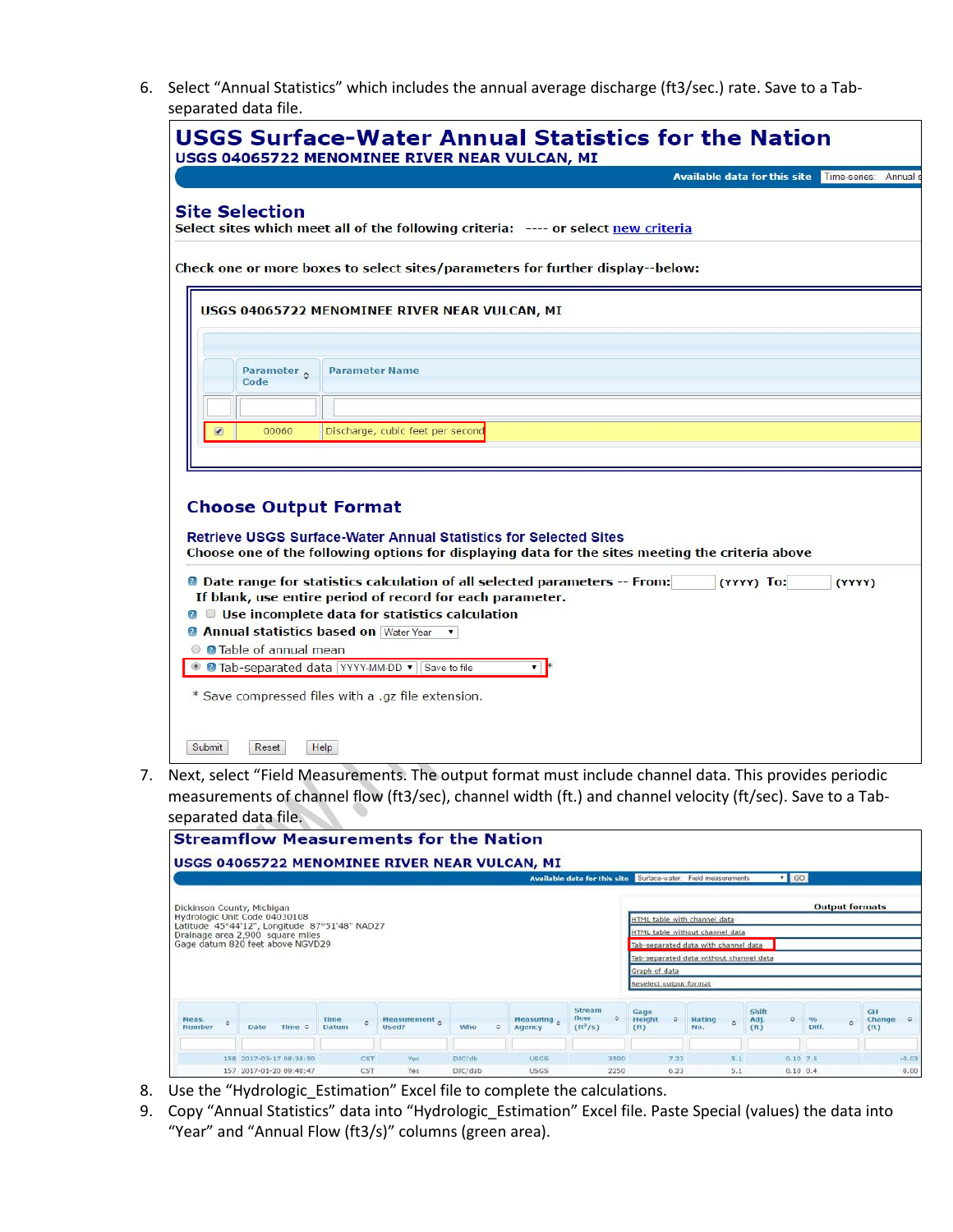10. Click "Calculate Equation-1" button to rank the measurements so the fastest flow rate receives a value of 1 then calculates the recurrence interval by dividing the rank number by the number of measurements. Plot the flow rate against the logarithmic recurrence interval years to develop a flood occurrence regression as illustrated below.



- 11. Copy data from "measurements" file to "Field Measurements" section within "Hydrologic\_Estimation" Excel file (red area). Use Paste Special (Value). Remove entire row if it contains text, special characters, or zeros.
- 12. Click "Calculate Equarion-2" button to plot channel flow (ft<sup>3</sup>/sec) against the channel cross sectional area (ft<sup>2</sup>).

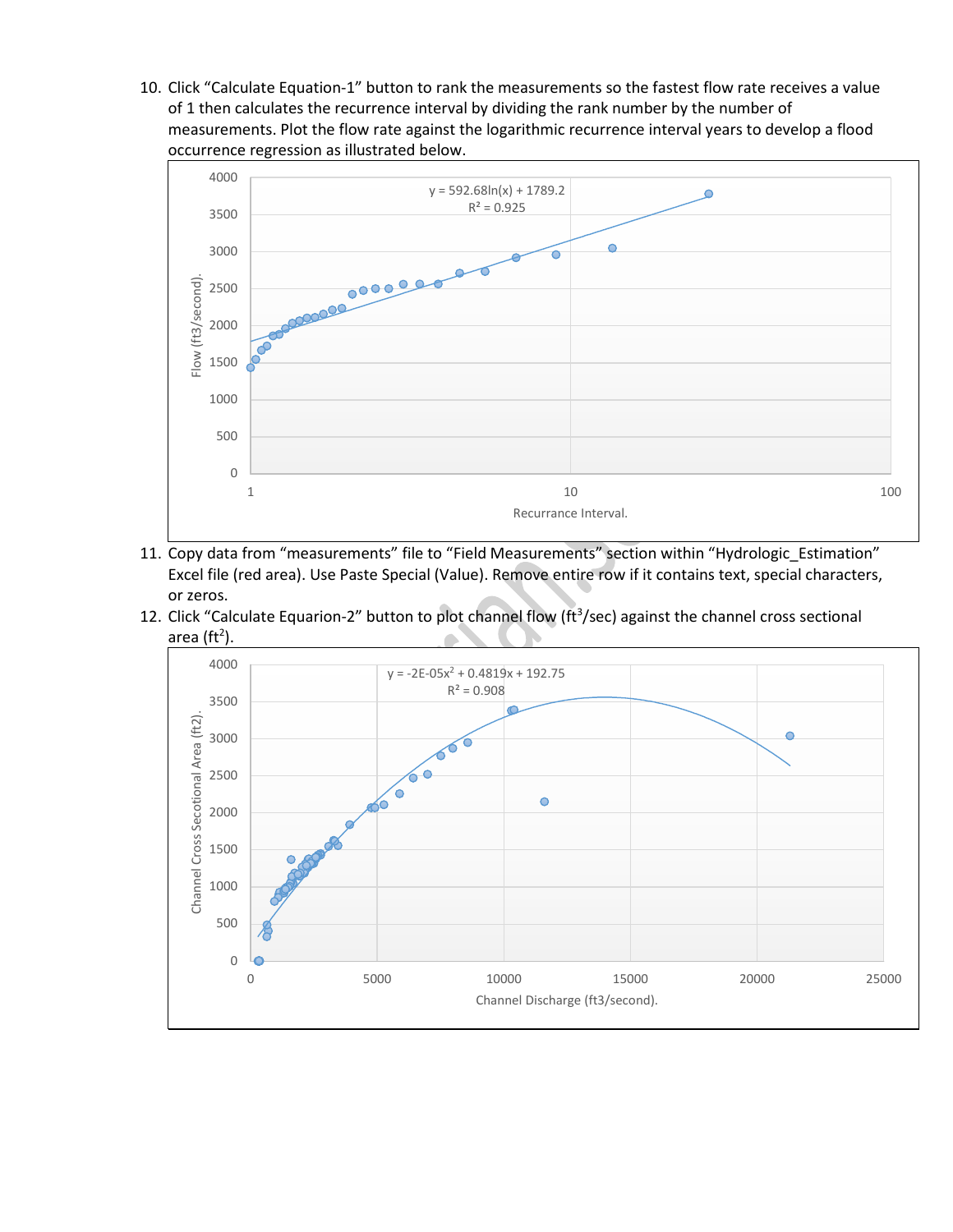

#### 13. Clikc "Calculate Equation-3" button to plot channel area ( $ft<sup>2</sup>$ ) against channel width (ft).

14. Type the coefficients for each equation as illustrated.

|          | <b>Coefficients</b> |        |
|----------|---------------------|--------|
|          | n                   |        |
| 592.68   | 1789.2              |        |
| c2       | c1                  | b      |
| 0.00002  | 0.4819              | 192.75 |
|          |                     |        |
| $-159.1$ | 1488.3              |        |
|          |                     |        |

15. The 50-year flood height will be calculated automatically. Year one is calculated as a reference.

|                             |             | 50          | 100         |
|-----------------------------|-------------|-------------|-------------|
|                             | 1789.2      | 4107.777795 | 8239.570497 |
| b                           |             |             |             |
| 192.75                      | 1118.990213 | 2509.764888 | 34305738.74 |
|                             |             |             |             |
|                             | 371.3890499 | 242.8740527 | 25823.23018 |
|                             |             |             |             |
|                             |             |             |             |
| <b>Flood Height (ft)</b>    | 3.01        | 10.33       | 1328.48     |
| <b>Flood Height (meter)</b> | 0.92        | 3.15        | 404.92      |

16. Repeat the same steps for other gauges.